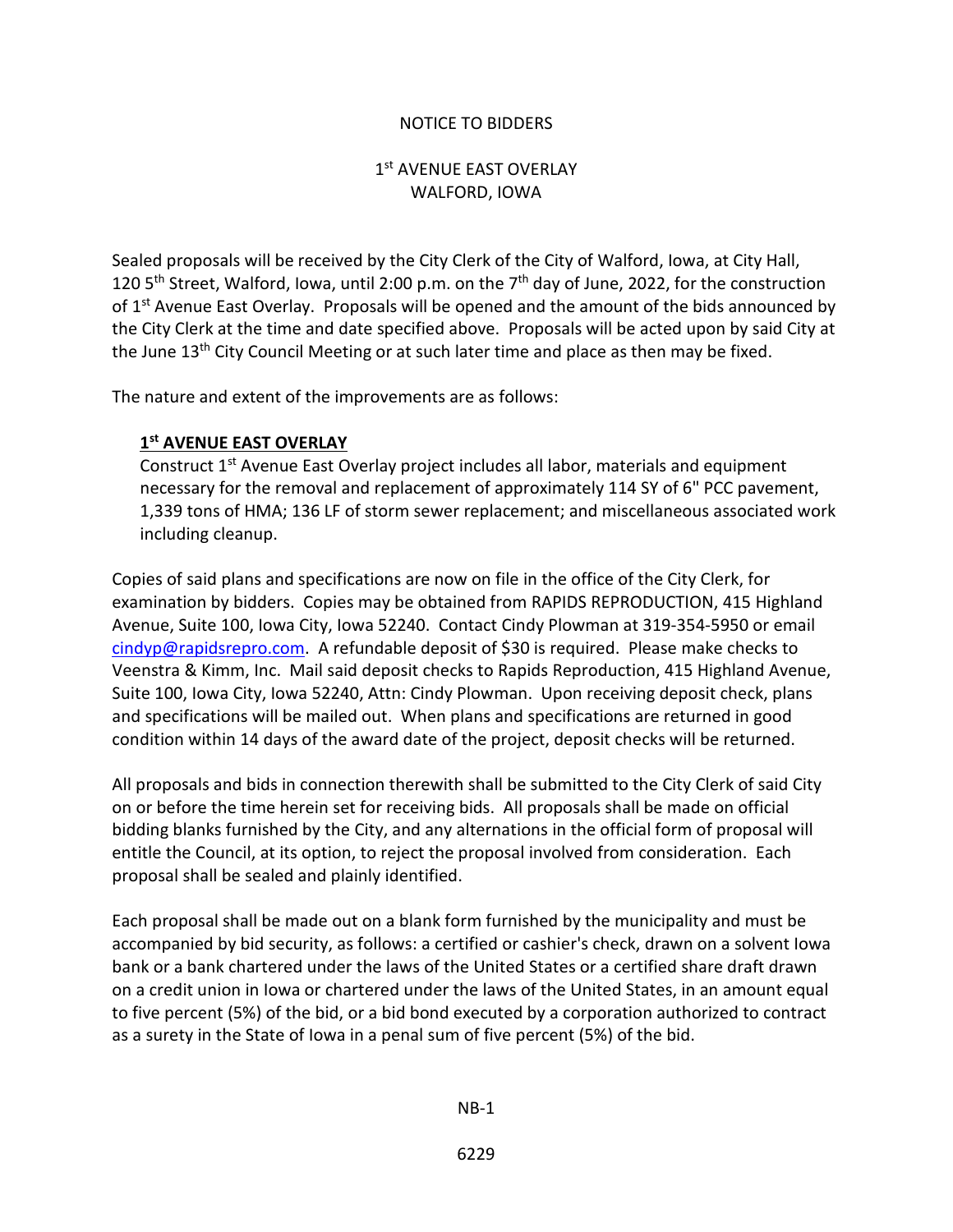The bid security should be made payable to the CITY OF WALFORD, IOWA. The bid security must not contain any conditions either in the body or as an endorsement thereon. The bid security shall be forfeited to the City as liquidated damages in the event the successful bidder fails or refuses to enter into a contract within 10 days after the award of contract and post bond satisfactory to the City insuring the faithful fulfillment of the contract and the maintenance of said work, if required, pursuant to the provisions of this notice and other contract documents. Bidders shall use the bid bond form bound in the specifications.

No bidder may withdraw a proposal within thirty (30) days after the date set for opening bids.

The successful bidder will be required to furnish a bond in an amount equal to one hundred percent (100%) of the contract price, said bond to be issued by a responsible surety approved by the City Council and shall guarantee the faithful performance of the contract and the terms and conditions therein contained and shall guarantee the prompt payment for all materials and labor and protect and save harmless the City from claims and damages of any kind caused by the operations of the Contractor, and shall guarantee the work against faulty workmanship and materials for a period of four (4) years after its completion and acceptance by the City Council.

All Contractor(s) and subcontractor(s) are required to obtain tax exemption certificates from the City of Walford, Iowa for this project. These tax exemption certificates are only for use on this specific project as covered under the Contract.

The work under the contract shall commence within ten (10) days after date set forth in written Notice to Proceed. All work shall be completed, subject to any extensions of time which may be granted by the City Council, by November 11, 2022.

Liquidated damages in the amount of Five Hundred Dollars (\$500.00) per consecutive calendar day will be assessed for each day that work shall remain uncompleted after November 11, 2022, with due allowance for extensions of the contract period due to conditions beyond the control of the Contractor. Inclement weather shall not be considered for extension of the contract period.

Payment to the Contractor for said improvements will be made in cash derived from the proceeds of the issuance and sale of such bonds and/or from such cash funds of the City as may be legally used for said purposes. Any combination of the above methods of payment may be used at the discretion of the City Council.

Payment to the Contractor will be on the basis of monthly estimates equivalent to ninety-five percent (95%) of the contract value of the work completed and payments made to material suppliers for materials ordered specifically for the project or delivered to the site during the preceding calendar month. Estimates will be prepared on the last day of each month by the Contractor, subject to the approval of the Engineer, who will certify to the City for payment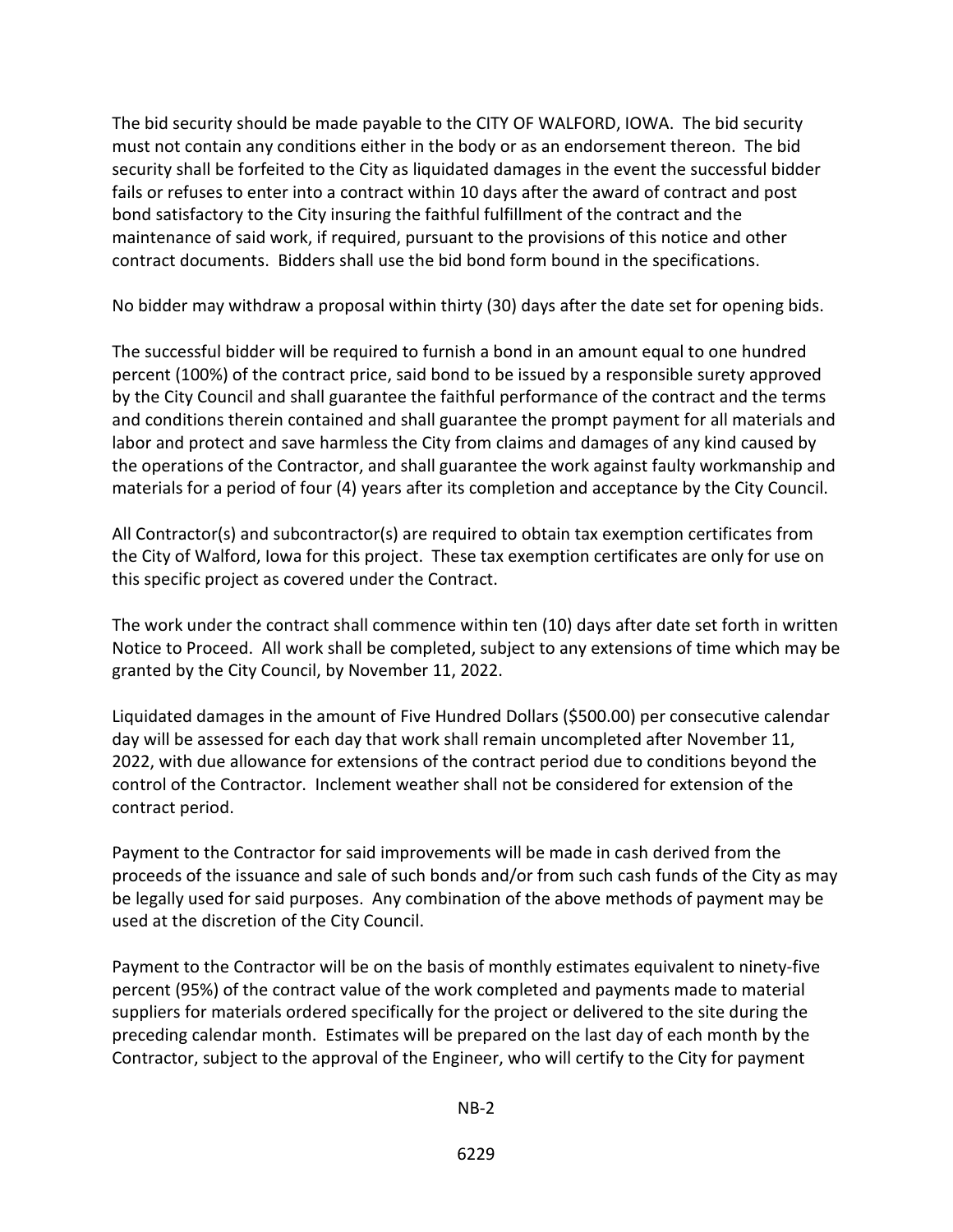each approved estimate on or before the tenth  $(10<sup>th</sup>)$  day of the following month. Such monthly payments shall in no way be construed as an act of acceptance for any part of the work partially or totally completed. Upon completion of the work and its acceptance by the Council, the Contractor will be paid an amount which, together with previous payments, will equal ninety five percent (95%) of the contract price of the contract. Final payment of the remaining five percent (5%) will be made not less than thirty-one (31) days after completion and acceptance by resolution of the City Council of the completed contract, subject to the conditions and in accordance with the provisions of Chapter 573 of the Code of Iowa, as amended. No such partial or final payments will be due until the Contractor has certified to the City that the materials, labor and services involved in each estimate have been paid for in accordance with the requirements stated in the specifications.

The request for payment may also include an allowance for the cost of such major materials and equipment which are suitably stored either at or near the site. Proof of purchase amount and verification of insurance for stored materials must be provided with any request for payment of stored materials.

By virtue of statutory authority preference will be given to products and provisions grown and coal produced within the State of Iowa and to Iowa domestic labor.

In accordance with Iowa statutes, a resident bidder shall be allowed a preference as against a nonresident bidder from a state or foreign country if that state or foreign country gives or requires any preference to bidders from that state or foreign country, including but not limited to any preference to bidders, the imposition of any type of labor force preference, or any other form of preferential treatment to bidders or laborers from that state or foreign country. The preference allowed shall be equal to the preference given or required by the state or foreign country in which the nonresident bidder is a resident. In the instance of a resident labor force preference, a nonresident bidder shall apply the same resident labor force preference to a public improvement in this state as would be required in the construction of a public improvement by the state or foreign country in which the nonresident bidder is a resident.

In accordance with the requirements of the Iowa Department of Labor all bidders must submit a fully completed Bidder Status Form. The Bidder Status Form must be included with and is considered an essential attachment to the Proposal. Any Proposal that does not include a fully completed Bidder Status Form may result in the Proposal being determined non-responsive and rejected.

If it is determined that adherence to these Iowa statutory requirements may cause denial of federal funds which would otherwise be available for a public improvement, or would otherwise be inconsistent with requirements of any federal law or regulation, the application of Iowa Code Chapters 73 and 73A shall be suspended to the extent necessary to prevent denial of the funds or to eliminate the inconsistency with federal requirements.